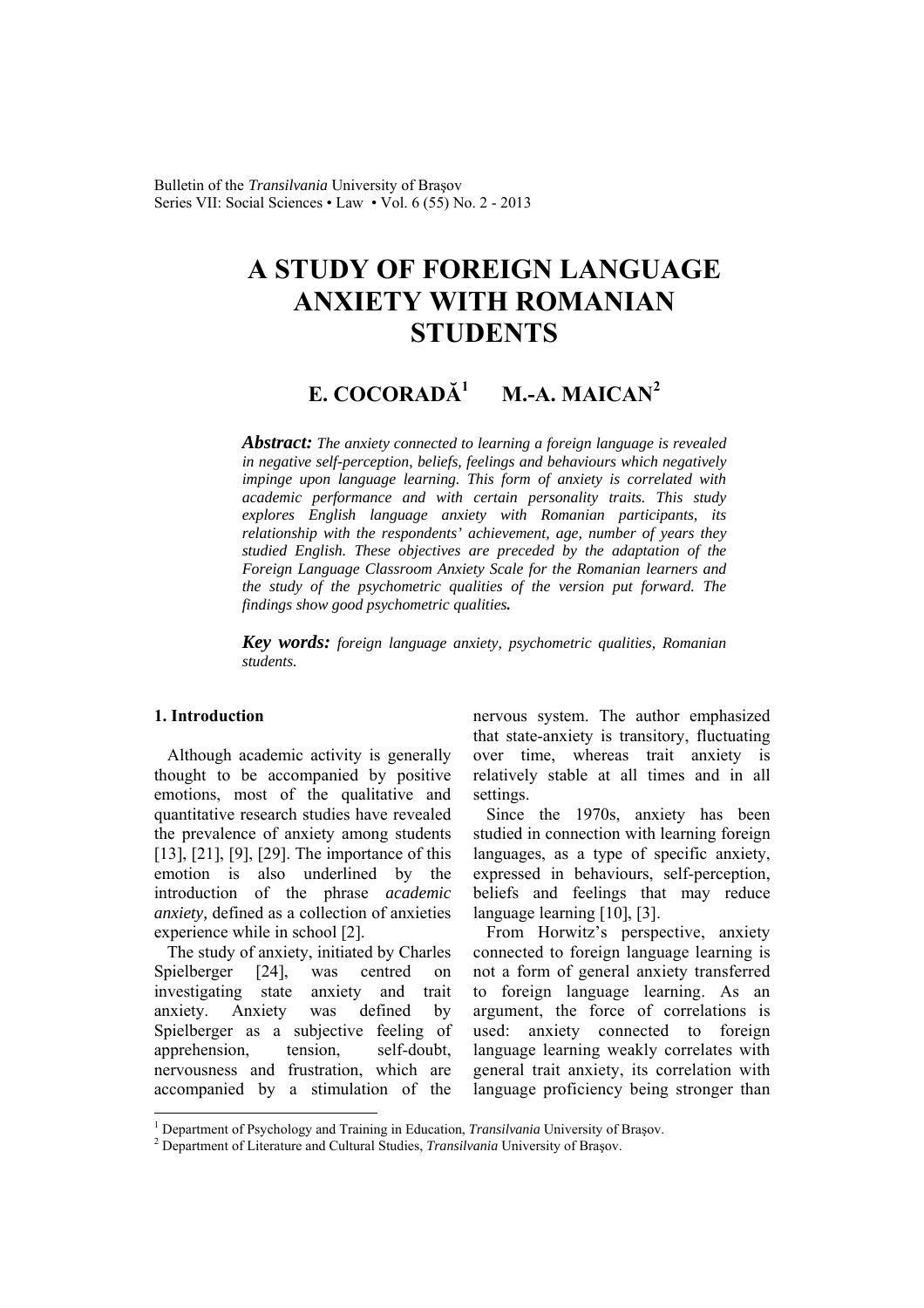the one between general anxiety and foreign language proficiency [25], [9], [16]. Given that communication with the others supposes complex mental operations and permanent social comparison, the level of the performance in foreign language learning represents a challenge, but sometimes also a threat for the self-concept, triggering fear, selfdoubt and even panic [9]. In this approach, foreign language anxiety has three components: communication apprehension, fear of negative evaluation and test anxiety [10].

Communication apprehension comprises feelings of shyness in interpersonal communicative settings, in situations in which the lack of ability to understand the others or make oneself understood may arouse negative feelings in the participants. The fear of negative evaluation occurs in different social situations and is the consequence of the learners' stronger focalization on personal mistakes in foreign language expression, being associated with their negative expectations, as well as on the consequences of adjacent negative emotions over the communication situation. Test anxiety refers to an unpleasant feeling or emotional state experienced in formal examination situations [27], [16], [10].

Anxiety related to the study of a foreign language was first studied with respect to students, where most of the research was conducted, then with respect to teachers. Several research studies have aimed at clarifying the relationship between anxiety in second language and achievement, language course grades, personality traits or educational context [27], [10]. The findings suggest that anxiety is closely associated with emotional intelligence [6], scholar attitudes, motivation or perfectionism [12], [7]. The anxiety threats to self-efficacy and self-esteem and the

learners' anxiety over their foreign language learning may lead to their finding the study less enjoyable [8], [20]. More anxious learners tend to be more perfectionist and judge language learning as relatively difficult [7], [20], [10], while their motivation for learning foreign languages decreases [12], [19]. The findings of the research studies are sometimes appreciated as inconsistent, as there are studies which suggest the benefit brought by anxiety in language learning [28].

Because in learning settings students are required to communicate in front of the teacher and their peers [2], [10], language anxiety is experienced by all students, but especially by beginners [4], but it does not disappear among more advanced learners either [19], [22].

Foreign language anxiety is negatively related to foreign language outcomes, the results suggesting a significant moderate negative correlation between foreign language anxiety and the final grades expected and received by students [20], [9], [1], [10] and a negative relationship between this anxiety and students' selfratings of their language proficiency [14].

Some scientific papers have focused on the pedagogical perspective, emphasizing that classes can be organized and managed in a manner which minimizes student anxiety reactions [28]. The studies were aimed at the anxiety connected to learning a foreign language, being related to various objectives [15]: the relationship between language anxiety and reading comprehension, anxiety and its relationship to listening comprehension, to the writing performance, anxiety over the speaking performance in the classroom or they approached differences between foreign language anxiety and native oral and written language skills [18], [26], [1], [27], [5].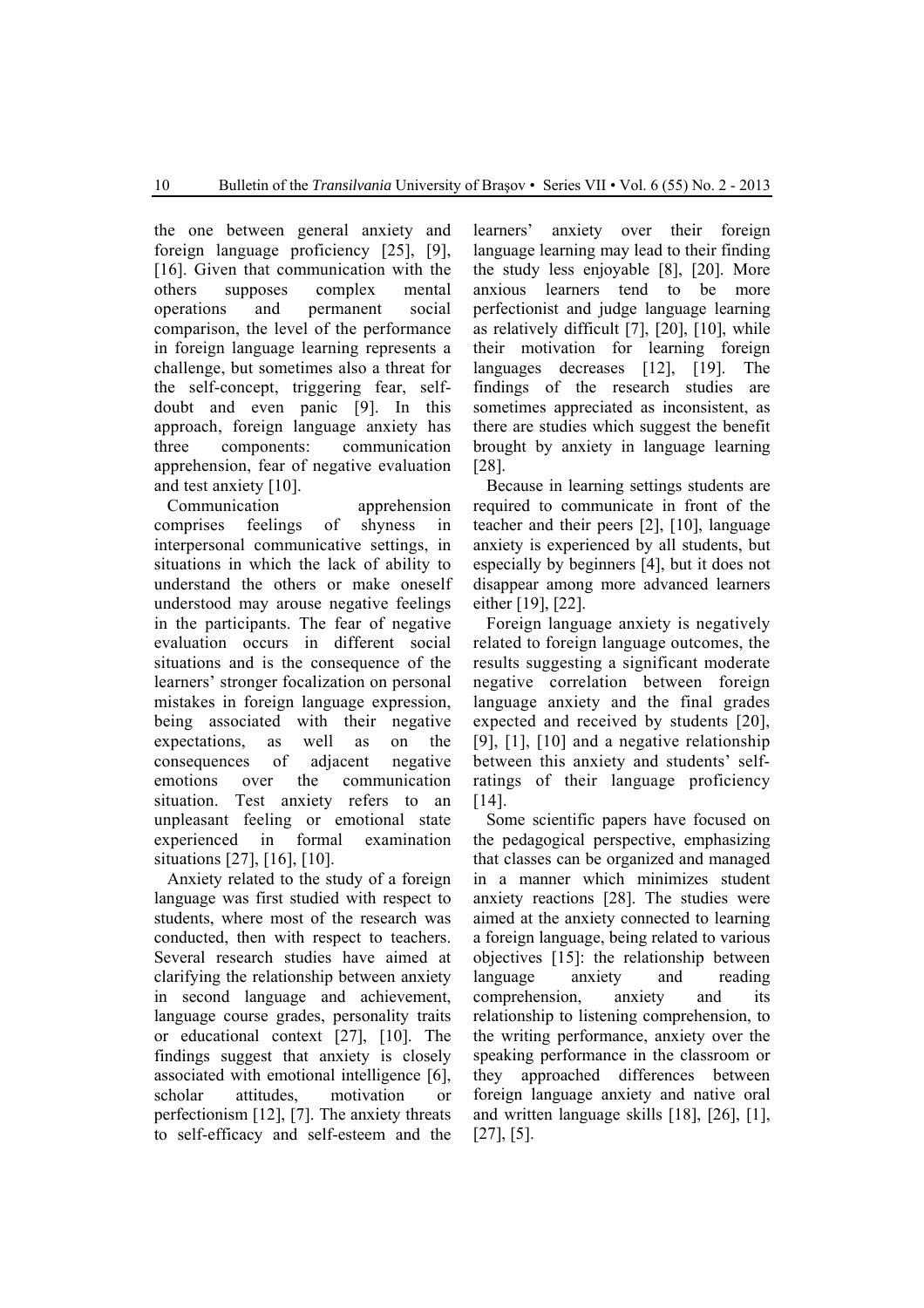One of the most widely known tools created for diagnosing this type of anxiety is FLCAS, devised by Horwitz, Horwitz and Cope [10] and adapted in many countries. The theory put forward by the authors quoted has been appreciated as having a vital role in language anxiety research, being checked in a large number of studies which revealed it is perfectible [25].

#### **2. Research methodology**

The general objective of the research was represented by the adaptation of the Foreign Language Classroom Anxiety Scale – FLACS [10] for the Romanian population.

The specific objectives of the research focused on: (1) checking the psychometric qualities of the tool for the Romanian population (2) identifying the respondents' level of the anxiety connected to English learning by gender and age, (3) the existence of significant associations between the anxiety level and the number of years respondents studied English, the grades they obtained, the grades they aspire to, their self-rating of the propensity towards learning this subject and avoidance behaviours as regards the involvement during the English class.

Having Elaine Horwitz's consent, we performed, in parallel, double translation and retranslation of FLACS, in order to achieve conceptual equivalence in Romanian. The most suitable formulations were retained. In the Romanian version of the questionnaire, the words "language" and "foreign language" were substituted with "English". Just like in the original version, the items are attached to a 5-step Likert scale, where  $1=$  strongly disagree and 5 =strongly agree. The values of items 2, 5, 8, 11, 14, 18, 22, 28, and 32 were reversed.

The respondents were 355 high school and university students, out of which 67.3% were female. High school students represent 46.5% of the total number of respondents and came from the sociohumanities (23%) and mathematicscomputer science specialisms. The university students (53.5% of the total) were enrolled in the Faculty of Psychology and Education Sciences (53.5%) and in the Faculty of Economic Sciences and Business Administration. The average age is 19.76 years (SD=4.3) and the average period they learned English as a foreign language is 10 years (SD=2.9).

Other tools used were Sherrer's selfefficacy questionnaire [23], a questionnaire regarding English learning, devised by the authors of this article in a larger team [17], a selection being made for the items regarding the aspiration towards performance, the self-rated propensity towards studying English, the avoidance behaviours for the involvement in the English language class. This information was obtained using only one item. Sociodemographic data were collected regarding the respondents' gender, age, marks, year of study, number of years dedicated to studying English.

We denominated the tool resulted from the adaptation of FLCAS "the English (Foreign) Language Classroom Anxiety Scale for Romania" (ELCAS-R).

#### **3. Findings**

Reference is also made to the data regarding the existence of anxiety connected to English learning for Romanian respondents. Foreign language anxiety is present with all the respondents, even with advanced ones, who studied English for a long time. The items for which the average anxiety level exceeds step 3 are 2, 5, 8, 11, 14, 18, 22, 28, and 32, two of them exhibiting statistically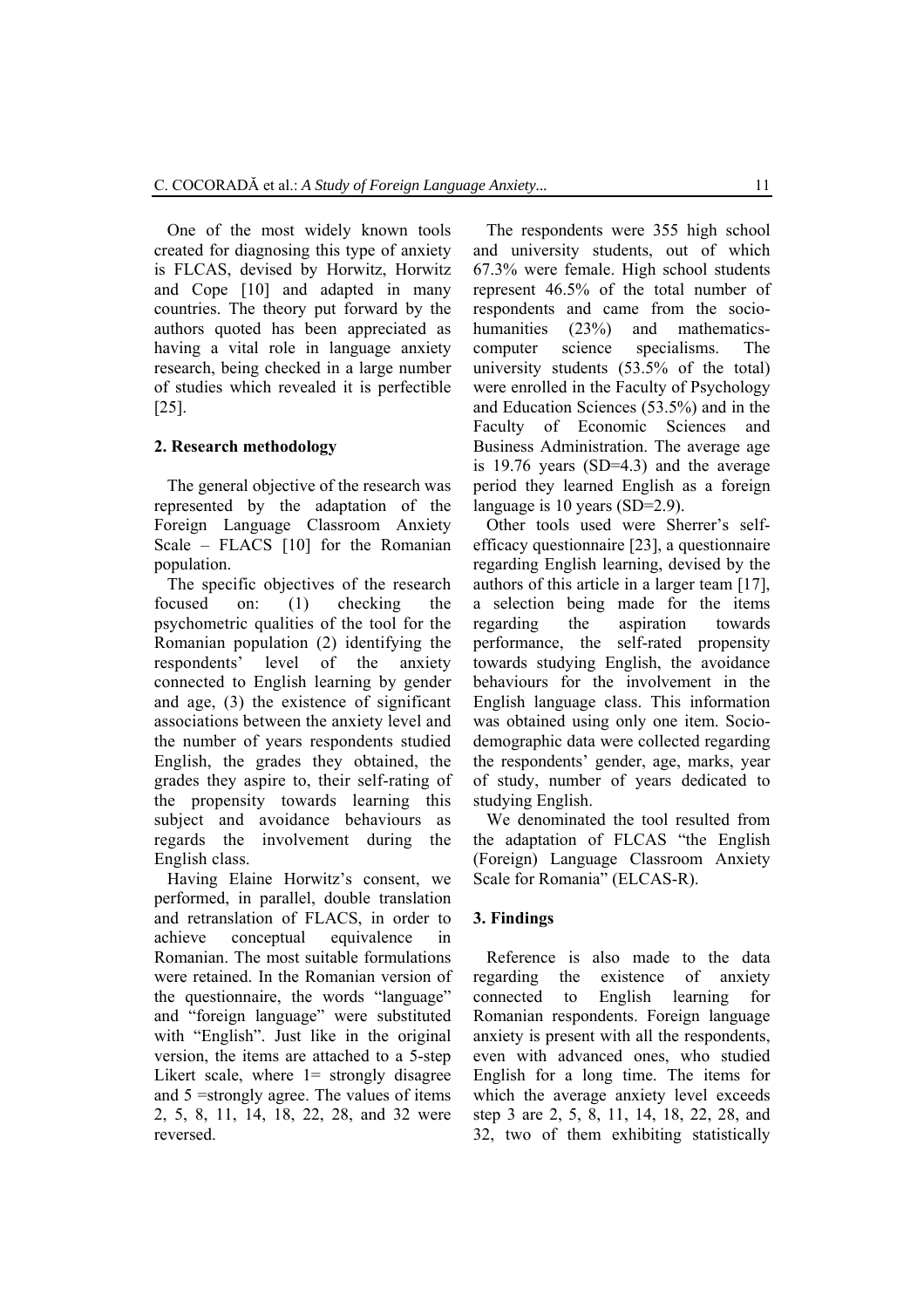significant or *marginally* significant (32) differences between female and male respondents (Table 1).

| <b>Item</b>  |      | Entire sample |                              | Gender differences           |                  |  |  |
|--------------|------|---------------|------------------------------|------------------------------|------------------|--|--|
|              | Mean | Std. Dev.     | Females' mean                | Males' mean                  | Test t           |  |  |
| 8            | 3.17 | 1.29          |                              | -                            |                  |  |  |
| 28           | 3.23 | 1.45          | 3.07                         | 3.57                         | $t=2.42; p<.05$  |  |  |
| 14           | 3.27 | 1.33          | $\qquad \qquad \blacksquare$ |                              |                  |  |  |
| 18           | 3.28 | 1.30          | -                            | -                            |                  |  |  |
| 32           | 3.31 | 1.42          |                              |                              | $t=1.891; p=.06$ |  |  |
| 22           | 3.36 | 1.33          | 3.24                         | 3.61                         | $t=2.03; p<.05$  |  |  |
| $\mathbf{2}$ | 3.44 | 1.13          | $\overline{\phantom{a}}$     | $\qquad \qquad \blacksquare$ |                  |  |  |
| 5            | 3.47 | 1.41          |                              |                              |                  |  |  |
| 11           | 3.53 | 1.26          | -                            |                              |                  |  |  |

*Items with the highest average scores and gender differences* Table 1

In order to check the psychometric qualities of the tool, the factorial analysis was first accomplished. The KMO test (.877) shows the sample is very appropriate for the factorial analysis, a thing confirmed by Bartlett's Test of Sphericity, strongly statistically significant  $(p<.001)$ . To extract the specific factors, the method of the *principal c*omponents was used, where the matrix indicates the presence of a very strong factor, in which

all variables are saturated, from the level .762, to .262, the factor anxiety connected to learning English. Under these circumstances, the direct oblimin with Kaiser normalization was used as rotation method. The items selection on scales was made taking the value of 0.30 as the critical value of saturation with the scale. The saturations for the three factors are presented in Table 2.

*Results of factorial analysis* Table 2

| Communication apprehension |              | Test anxiety |                       | The fear of negative evaluation |              |  |
|----------------------------|--------------|--------------|-----------------------|---------------------------------|--------------|--|
| Items                      | Correlations | Items        | Correlations<br>Items |                                 | Correlations |  |
| 13                         | .722         | 16           | .775                  | 11                              | .723         |  |
| 12                         | .718         | 29           | .697                  | 22                              | .638         |  |
|                            | .715         | 20           | .674                  | 14                              | .609         |  |
| 19                         | .710         | 30           | .638                  | 18                              | .564         |  |
| 9                          | .701         | 6            | .636                  | 32                              | .533         |  |
| 31                         | .696         | 28           | .613                  |                                 |              |  |
| 7                          | .696         | 24           | .575                  |                                 |              |  |
| 4                          | .652         |              | .546                  |                                 |              |  |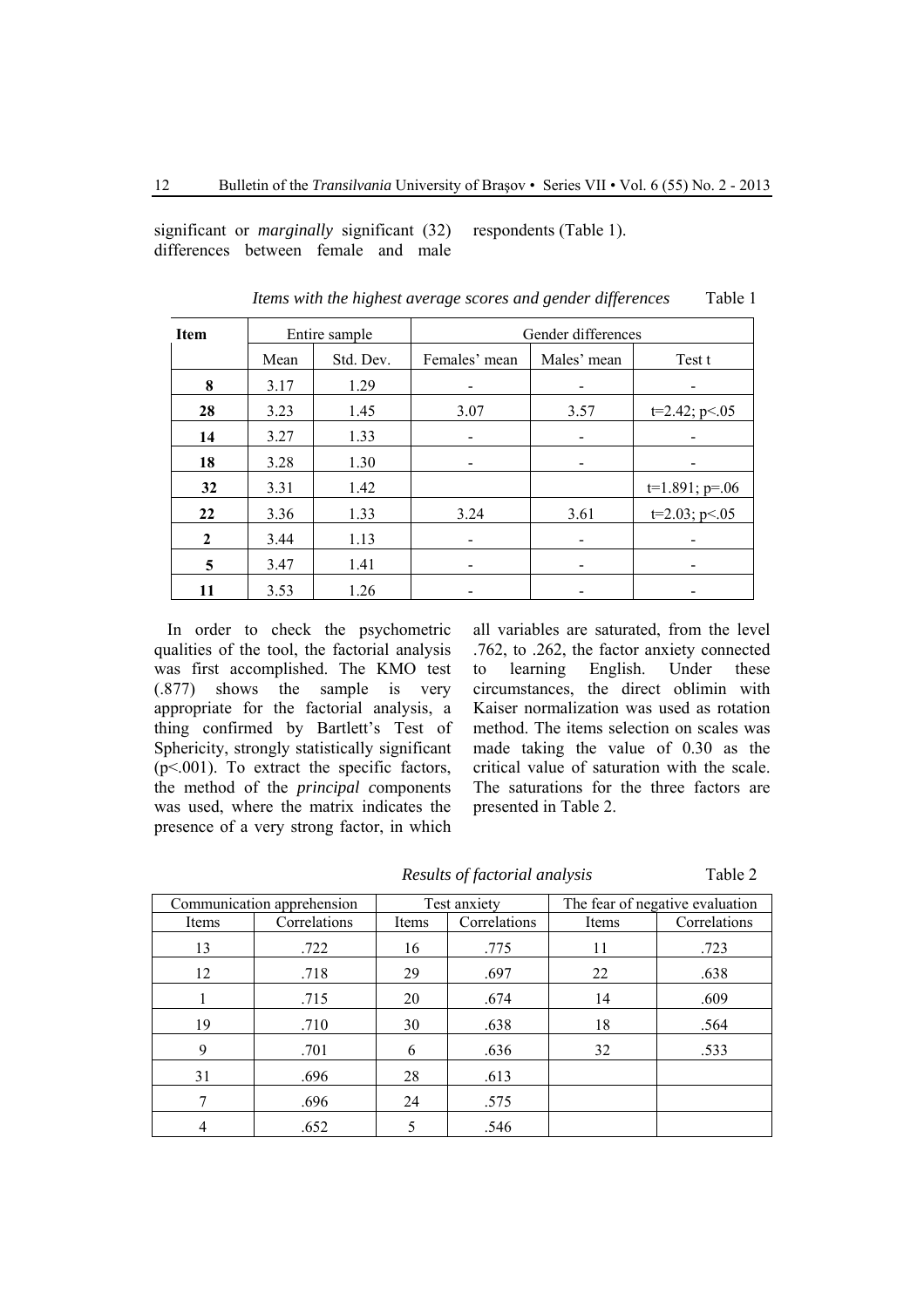| Communication apprehension |              |       | Test anxiety | The fear of negative evaluation |              |  |
|----------------------------|--------------|-------|--------------|---------------------------------|--------------|--|
| Items                      | Correlations | Items | Correlations | Items                           | Correlations |  |
| 33                         | .634         | 8     | .491         |                                 |              |  |
| 21                         | .592         | 2     | .472         |                                 |              |  |
| 15                         | .543         | 3     | .347         |                                 |              |  |
| 26                         | .531         | 10    | .341         |                                 |              |  |
| 23                         | .469         | 27    | .306         |                                 |              |  |
| 25                         | .448         |       |              |                                 |              |  |
| 17                         | .351         |       |              |                                 |              |  |
| 13                         | .722         |       |              |                                 |              |  |

Three factors were required. Following the model put forward by the FLCAS authors, the factors thus obtained explain 46.71 of the total variance. The study of the matrix obtained shows that three items (28, 18, 32) have acceptable saturations, greater than .30 for the factor F1 (Communication apprehension), but also for F2 (Test anxiety), respectively F3 (Fear of negative evaluation), which makes it

difficult to interpret the results. However, we preserved these items in the component which presents the highest saturation, as it coincides with the logical analysis. In order to denominate the three factors, we used the same phrases as the original version of the tool, so as to allow an easier comparison of the findings. Table 3 presents psychometrics qualities, which recommended this tool.

| Psychometrics qualities of ELACS-R |  | Table 3 |
|------------------------------------|--|---------|
|------------------------------------|--|---------|

| Qualities                      | E.    | F2    | F3   |
|--------------------------------|-------|-------|------|
| % of Variance                  | 14.81 | 25.83 | 6.07 |
| Eigenvalues                    | 4.88  | 8.52  | 2.00 |
| Alfa Cronbach for each scale   | .88   | .84   | 76   |
| Alfa Cronbach for entire scale |       | .89   |      |

The correlation between the factors (Table 4) is small, but statistically significant at a high level. In this paper, for each table, correlations significant at the 0.05 level (2-tailed) is noted by \* and correlation significant at the 0.01 level (2-tailed) is noted by \*\*.

*Correlations between the three factors and total score of English anxiety* Table 4

|                               | F1                | F <sub>2</sub> | F <sub>3</sub> Fear of |
|-------------------------------|-------------------|----------------|------------------------|
| Factors                       | Apprehension of   | Test anxiety   | negative               |
|                               | communication     |                | evaluation             |
| F1 Apprehension communication |                   |                |                        |
| F <sub>2</sub> Test anxiety   | $167*$            |                |                        |
| F3 Fear of social evaluation  | .087              | $.183**$       |                        |
| English anxiety (total score) | $\sqrt{637}^{**}$ | $.686^{**}$    | $.645**$               |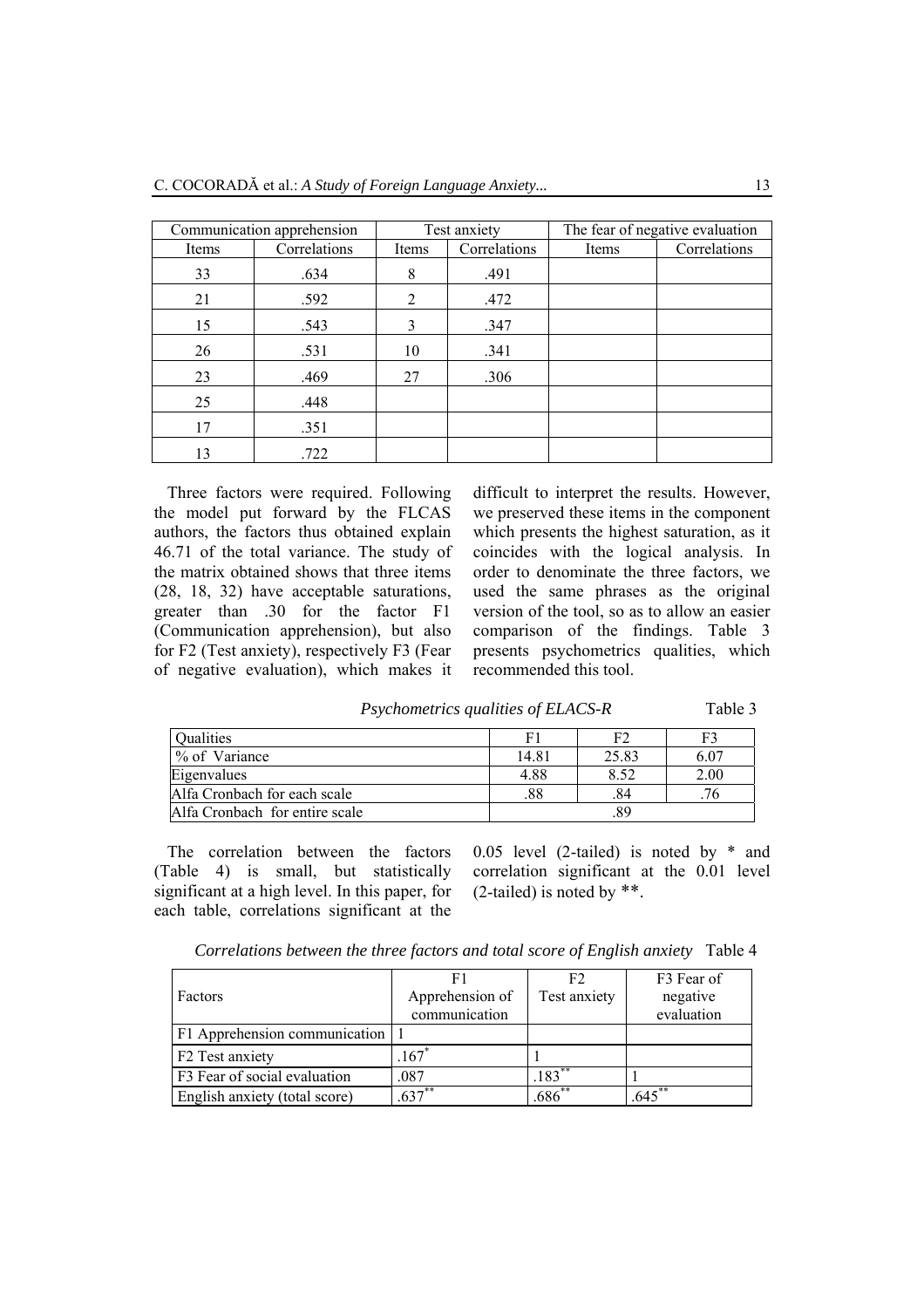There are no statistically significant differences by gender, except for *Apprehension\_communication*, a scale for which females register the highest scores, like in the case of total anxiety (Table 5).

| Factors                       | Entire sample |           |          | Gender differences |                  |  |
|-------------------------------|---------------|-----------|----------|--------------------|------------------|--|
|                               | Mean          | Std.      | Females' | Males'             | Independent      |  |
|                               |               | Deviation | mean     | mean               | samples test     |  |
| Apprehension communication    | 22.92         | 7.68      | 24.15    | 20.21              | $t=4.37; p<.001$ |  |
| <b>Test anxiety</b>           | 34.77         | 10.88     | 34.11    | 36.22              |                  |  |
| Fear of negative evaluation   | 16.76         | 4.80      | 16.46    | 17.4               |                  |  |
| English Anxiety (total score) | 74.10         | 18.19     | 74.43    | 73.34              |                  |  |

*Mean of the scores for the scales ELCAS-R and gender differences* Table 5

In order to study the validity related to the criterion, proofs were selected which refer to the school performance expressed by the general GPA at the end of the year and by the GPA in English. For the entire sample, the correlation coefficients are presented in table 6.

*Validity related to the criterion school results and convergent validity* Table 6

|                  | F1 Communication      | F <sub>2</sub> | F <sub>3</sub><br>of 1<br>Fear | Total English |
|------------------|-----------------------|----------------|--------------------------------|---------------|
|                  | apprehension          | Test anxiety   | negative valuation             | Anxiety       |
| General GDP      | $-.076$               | $.410**$       | .082                           |               |
| GPA for English  | $-.269$ <sup>**</sup> | $-.075$        | .060                           | $-143$        |
| General efficacy | $-295$                |                |                                | .268          |
| Social efficacy  | $-.267$               |                |                                |               |

The anxiety level indirectly correlates with the number of years respondents studied English, with their age and grades they aspire to. Nevertheless, the anxiety level directly correlates both with the lack of positive appreciation of the course/ subject and of the English teacher (Table 7).

Table 7

*Correlations between the scores for the anxiety connected to English learning, sociodemographic data and learners' behaviours* 

|                                 | Age        | years<br>dedicated<br>studying<br>Number<br>English<br>ЪÇ | Self-rated<br>for<br>propensit<br>learning | $\sigma$<br>aspiration<br>English<br>Level | Uninteres<br>ting class | Useless<br>class | $\tilde{s}$ .<br>not liked<br>teacher<br>The |
|---------------------------------|------------|-----------------------------------------------------------|--------------------------------------------|--------------------------------------------|-------------------------|------------------|----------------------------------------------|
| Apprehension<br>communication   | $.129*$    | $-.323$ **                                                | $-.283$ **                                 |                                            | $.128*$                 |                  |                                              |
| Test anxiety                    | $-.312$ ** | $-444$ <sup>**</sup>                                      | $-.237***$                                 | $-.734$ **                                 | $\overline{.153}^*$     | $**$<br>.431     | .575**                                       |
| Fear of negative<br>evaluation  | $-.226$ ** | $-.260$ **                                                |                                            | $-.455$ **                                 |                         | $.256***$        | $.405***$                                    |
| <b>Total English</b><br>Anxiety | $-.179$ ** | $-.468$ **                                                | $-.302**$                                  | $-.587**$                                  | $.153*$                 | $.359^{**}$      | $.475***$                                    |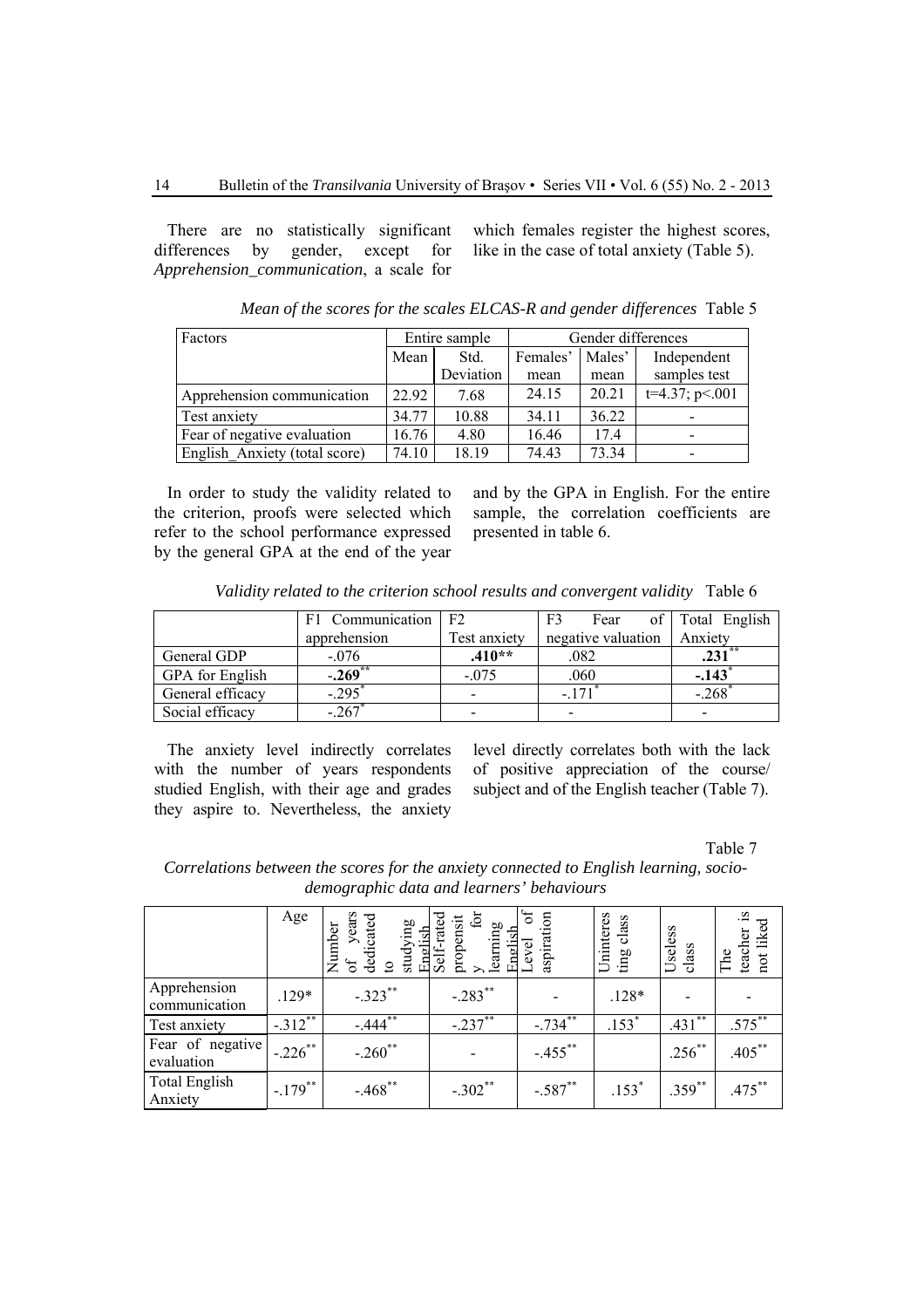### **4. Discussion and conclusions**

The importance of anxiety in school education, emphasized by several research studies, has called by the concept *academic anxiety,* defined as a collection of anxieties learners experience while in school. A special form of anxiety is considered the learning a foreign language anxiety, as a type of specific anxiety, expressed in behaviours, selfperception, beliefs and feelings that reduce language learning. One of the most widely known and frequently used tools for studying the anxiety caused by learning a foreign language is the Foreign Language Classroom Anxiety Scale (FLCAS), devised by Horwitz et al. [10], used in numerous studies. The authors of the scale inferred the existence of three components underlying this form of anxiety: communication apprehension, fear of negative evaluation and test anxiety.

The general objective of the present paper was to present the research with a view to adapting the Foreign Language Classroom Anxiety Scale for the Romanian population. The results obtained show the presence of this form of anxiety with Romanian respondents, learning a foreign language representing a stressful activity, which impedes on selfefficacy and learning outcomes in the case of certain people. The factorial analysis identified three factors, which explain 46.71 of the total variance, for which the same name was preferred as in the original tool: Apprehension of communication, Test anxiety and Fear of negative evaluation. The correlation between the factors and the total score is good and statistically significant, and therefore the scores for the resulted factors should be aggregated in a unique score, as a synthetic expression of Total English Anxiety. The internal consistency of entire scale is very good, just like the consistency of each scale taken separately. The conclusion that can be drawn is that the tool has good psychometric qualities and can be used for investigating the population from Romania.

The anxiety levels for high school and university students are not very high, but anxiety is present with all respondents, to different extents: for Apprehension communication, 36.5 of the respondents are placed over the average of the sample, for Test anxiety 51.6%, for Fear of negative evaluation - 52.1%. The percentage of the respondents who score higher than the average for the entire scale is 56.1%.

The comparison of the scores obtained by female and male respondents shows statistically significant differences as far as the total score for *Apprehension communication* is concerned, as well as for the items *I feel no pressure when it comes to preparing for the English class*  (22) and *When the English class is close, I feel self-assured and relaxed* (28), both reversed.

The study of the correlations between anxiety connected to English learning and school results confirms the results in previous studies: grades in English are indirectly associated with the anxiety level, except for the scale *Fear of negative evaluation,* but the coefficients are weak and moderate, as in other studies. The general GPA is not negatively influenced by anxious feelings, beliefs and behaviours specific to English language classes and correlates indirectly only with communication apprehension, but it is directly and significantly associated with Test anxiety and Total English Anxiety. The scores of the two scales do not correlate significantly with the GPA for English either, which differentiates them from Communication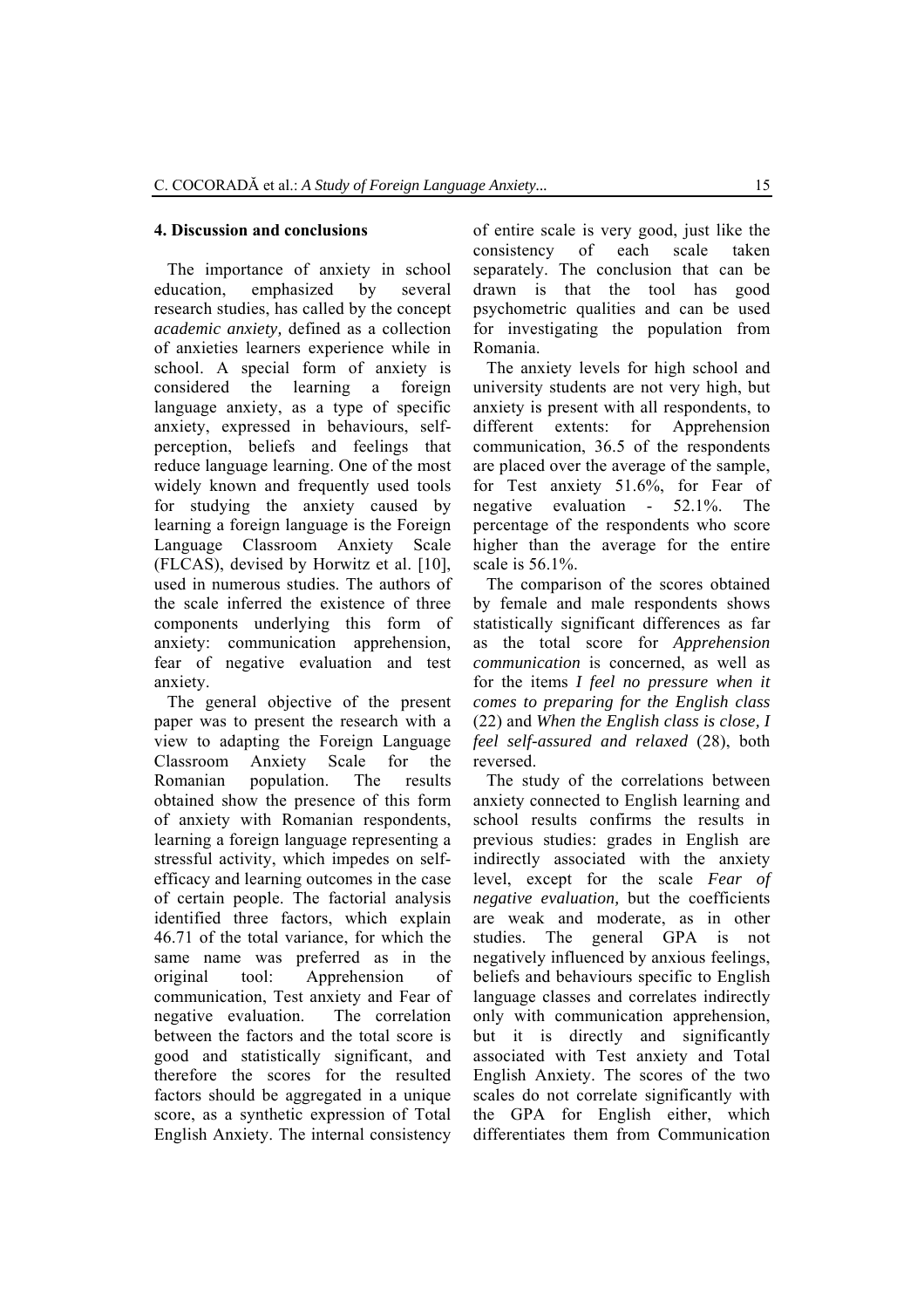apprehension, thus bringing forward the importance of the three components for the conceptualisation of foreign language anxiety.

In order to study the convergent validity, we used the correlations between the scores of the three anxiety scales, as well as of the total score with the scores of the self-efficacy. The findings obtained on the Romanian sample confirm previous data, supporting the hypothesis according to which anxiety represents a threat to self-efficacy in learning situations.

Other data from research conducted with FLCAS were also confirmed: the anxiety level indirectly correlates with the number of years respondents studied English and with their age. Although foreign language anxiety is experienced by all students, especially the beginners perceive it more intensely.

The students in secondary and higher education who score high for anxiety have lower grades and lower levels of aspiration as regards school results. They perceive themselves as having a weak propensity towards learning English and report avoidance behaviours: they find the course useless, uninteresting and state they do not like the English teacher. Consequently, the learning motivation decreases, as several researchers have concluded.

Thus, we have the confirmation of the idea that significant anxiety as regards learning a foreign language represents a disadvantage for the high school students' knowledge or for the future graduates' professional development. Creating a supportive and relaxing learning environment which diminishes anxiety becomes one of the objectives of the English language teacher.

The first version of this study was presented at the National Conference of

Psychology, Braşov, 25-29 September, 2012.

Other information may be obtained from the address: elena.cocorada@unitbv.ro

## **References**

- 1. Aida, Y.: *Examination of Horwitz. Horwitz and Cope's construct of foreign language anxiety: The case of students of Japanese*. In: The Modern Language Journal **78** (1994), p. 155-168.
- 2. Bekleyen, N.: *Helping teachers become better English students: Causes, effects, and coping strategies for foreign language listening anxiety.*  In: System **37** (2009), p. 664-675.
- 3. Cassady, J.C.: *Test anxiety: Contemporary theories and implications for learning.* In: *Anxiety in schools: The causes, consequences, and solutions for academic anxieties,*  Cassady, J.C. (Ed.). Peter Lang, New York, 2010, p. 7-26.
- 4. Casado, M.A., Dereshiwsky, M.I.: Foreign language anxiety of university students. In: College Student Journal **35** (2001), p. 539-551.
- 5. Cheng, Y.: *Factors associated with foreign language writing anxiety*. In: Foreign Language Annals **35** (2002), No. 6, p. 647-656.
- 6. Dewaele, J.M., Petrides, K.V., Furnham. A.: *Effects of Trait Emotional Intelligence and Sociobiographical Variables on Communicative Anxiety and Foreign.* In: Language Learning **58** (2008) No. 4, p. 911-960.
- 7. Gregersen, T., Horwitz, E.K.: *Language learning and perfectionism: Anxious and non-anxious language learners' reactions to their own oral performance.* In: Modern Language Journal **86** (2002), p. 562-570.
- 8. Hewitt, E., Stephenson, J.: *Foreign Language Anxiety and Oral Exam Performance: A Replication of*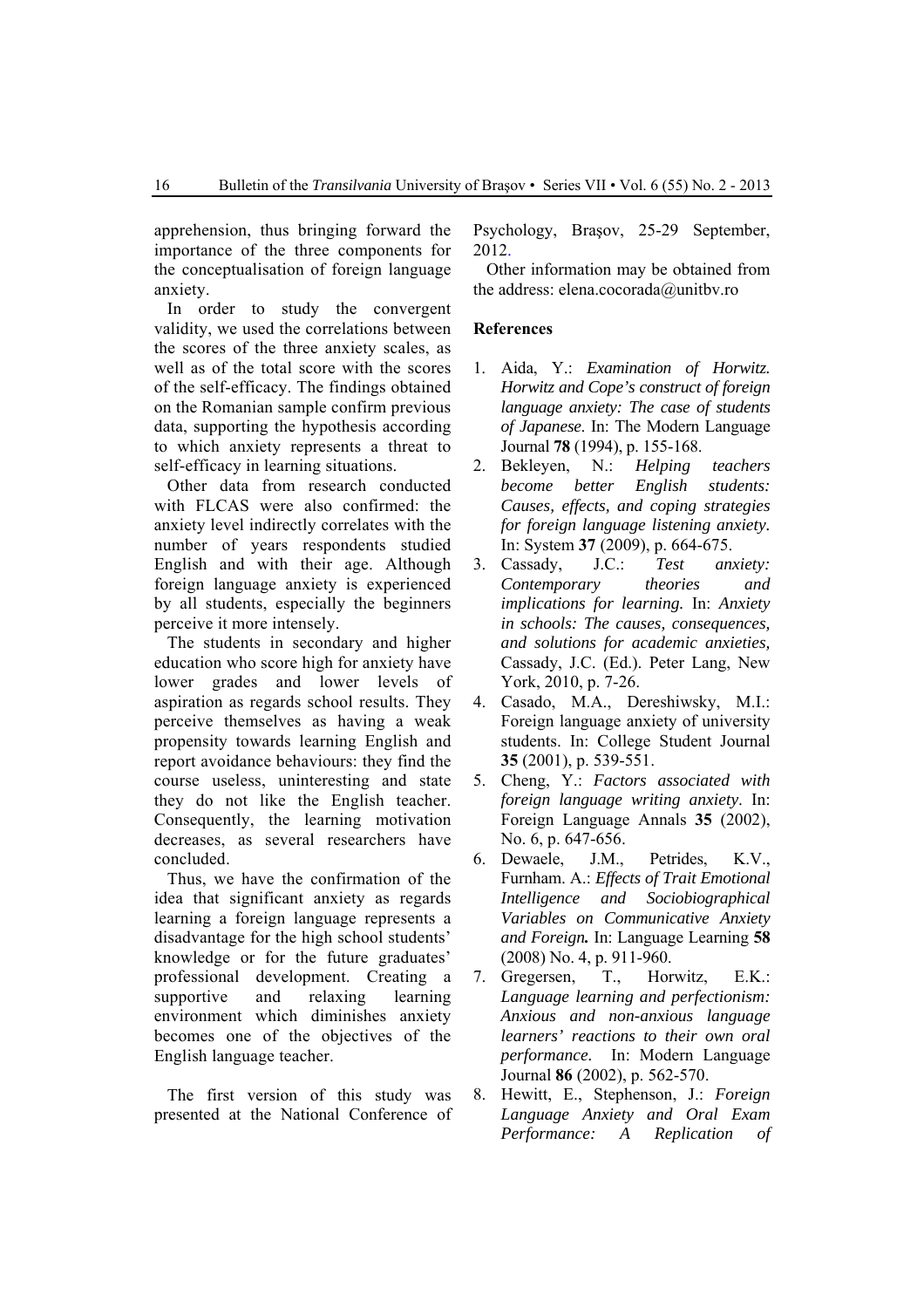*Phillips's MLJ Study.* In: The Modern Language Journal **96** (2012), No. 2, p. 170-189.

- 9. Horwitz, E.: *Language anxiety and achievement.* In: *Annual Review of Applied Linguistics* **21** (2001), p. 112-126.
- 10. Horwitz*,* E.K., Horwitz*,* M.B., Cope. J.A.*:* Foreign language classroom anxiety. In: The Modern Language Journal **70** (1986)*,* p. 125-132.
- 11. Horwitz. E.K., Young. D.J. (Eds.): *Language Anxiety from Theory and Research to Classroom Implications*. New Jersey. Prentice Hall, 1991.
- 12. Khodadady, E., Khajavy, G.H.: *Exploring the Role of Anxiety and Motivation in Foreign Language Achievement: A Structural Equation Modeling Approach.* In: Porta Linguarum **20** (2013), p. 269-286.
- 13. Linnenbrink-Garcia, L., Pekrun, R.: *Students' emotions and academic engagement: Introduction to the special issue.* In: Contemporary Educational Psychology **36** (2011), p. 1-3.
- 14. MacIntyre, P.D., Clément, R., Dörnyei, Z., Noels, K.A.: *Conceptualizing willingness to communicate in a L2: A situational model of L2 confidence and affiliation*. In: Modern Language Journal **82** (1998), p. 545-562.
- 15. MacIntyre, P.D., Gardner, R.: *The subtle effects of language anxiety on cognitive processing in the second language.* In: Language Learning **44** (1994), p. 283-305.
- 16. MacIntyre, P.D., Gardner, R.: *Methods and results in the study of anxiety and language learning: a review of literature.* In: Language Learning **41** (1991), p. 85-117.
- 17. Maican, A.M, Cocoradă, E., Pavalache-Ilie, M.: *Economics Students' Attitude Towards Learning English.* In:  $B2B$  *Services Field",*

*Proceedings of the 5th International Conference on Business Excellence,*  Bratianu, C., Lixandroiu, D., Pop, N.A. (Eds.). Infomarket Publishing House, Brasov, 2010.

- 18. Mahmoodzadeh, M.: *Investigating Foreign Language Speaking Anxiety within the EFL Learner's Interlanguage System: The Case of Iranian Learners.* In: Journal of Language Teaching and Research **3** (2012) No. 3, p. 466-476. doi: 10.4304/jltr.3.3.466-476.
- 19. Onwuegbuzie, A.J., Bailey, P., Daley, C.E.: *Cognitive, affective, and personality, and demographic predictors of foreign-language achievement.* In: The Journal of Educational Research **94** (2000) No. 1, p. 3-15.
- 20. Pappamihiel, N.E.: *Moving from the ESL Classroom into the Mainstream: An Investigation of English Language Anxiety in Mexican Girls.* In: Bilingual Research Journal **25** (2001) No. 1-2. Available at: http://brj.asu.edu/v2512/ articles/art3.html.
- 21. Pekrun, R., Goetz, T., Titz, W., Perry, R.P.: *Academic emotions in students' self-regulated learning and achievement: A program of quantitative and qualitative research.* In: Educational Psychologist **37** (2002), p. 91-106.
- 22. Saito, Y., Samimy, K.K.: *Foreign language anxiety and language performance: A study of learner anxiety in beginning, intermediate and advanced-level college students of Japanese.* In: Foreign Language Annals **29** (1996), p. 239-251.
- 23. Sherer, M., Maddux, J.E., Mercandante, B., Prentice-Dunn, S., Jacobs, B., Rogers, R.W.: *The Self-Efficacy Scale: construction and validation.* In: Psychological Reports **51** (1982) No. 2, p. 663-671. doi: 10.2466/pr01982. 51.2.663.